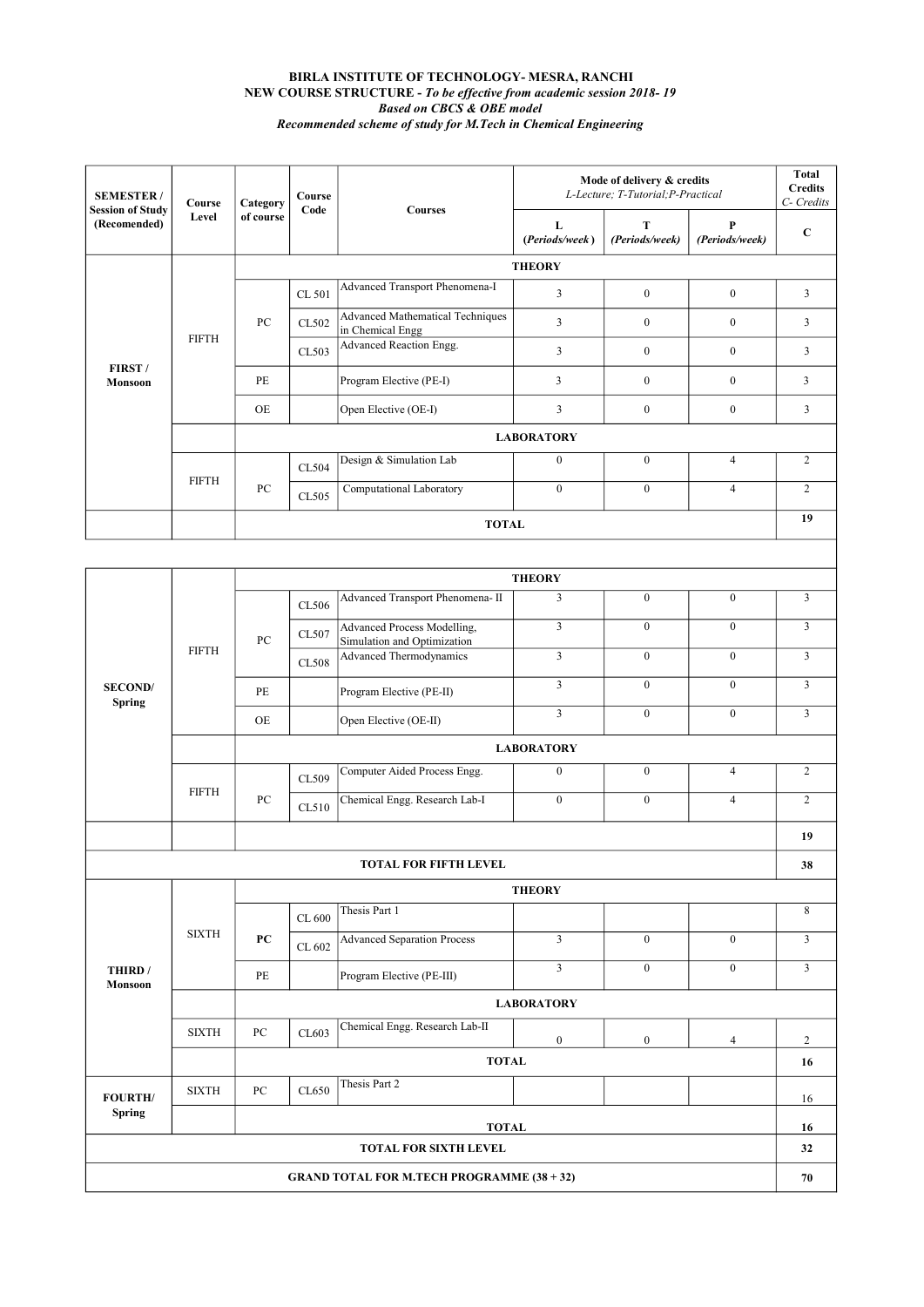## DEPARTMENT OF CHEMICAL ENGINEERING PROGRAMME ELECTIVES (PE) \*\* OFFERED FOR LEVEL 5-6 of M.Tech. In Chemical Engineering

| PE / LEVEL                     |       | Code no. Name of the PE courses                    | <b>Prerequisites courses</b><br>with code | L | Т            | P            |   |  |  |  |
|--------------------------------|-------|----------------------------------------------------|-------------------------------------------|---|--------------|--------------|---|--|--|--|
| <b>Programme Elective -I</b>   |       |                                                    |                                           |   |              |              |   |  |  |  |
| PE/5 (MO)                      | CL511 | Complex Fluid Technology                           | CL210,CL203                               | 3 | $\Omega$     | $\theta$     | 3 |  |  |  |
| $PE/5$ (MO)                    | CL512 | <b>Biochemical Engineering</b>                     | CL209, CL302, CL308                       | 3 | $\Omega$     | $\theta$     | 3 |  |  |  |
| $PE/5$ (MO)                    | CL513 | Process safety and Management                      | CL205, CL308                              | 3 | $\theta$     | $\Omega$     | 3 |  |  |  |
| <b>Programme Elective - II</b> |       |                                                    |                                           |   |              |              |   |  |  |  |
| $PE/5$ (SP)                    | CL514 | <b>Computational Fluid Dynamics</b>                | CL210, CL203, MA203, CS101                | 3 | $\Omega$     | $\theta$     | 3 |  |  |  |
| $PE/5$ (SP)                    | CL515 | Process Intensification<br>CL308,CL210             |                                           | 3 | $\Omega$     | $\theta$     | 3 |  |  |  |
| $PE/5$ (SP)                    | CL516 | Heterogeneous Catalysis and Catalytic<br>Processes | CL302, CH101, PH113, CL301                | 3 | $\mathbf{0}$ | $\mathbf{0}$ | 3 |  |  |  |
| <b>Programme Elective -III</b> |       |                                                    |                                           |   |              |              |   |  |  |  |
| $PE/6$ (MO)                    | CL631 | Composite Manufacturing Technology                 | CH101, PH111, MA103                       | 3 | $\Omega$     | $\Omega$     | 3 |  |  |  |
| $PE/6$ (MO)                    | CL632 | Polymer Physics                                    | CH101, PH111, MA103                       | 3 | $\theta$     | $\Omega$     | 3 |  |  |  |
| $PE/6$ (MO)                    | CL633 | Polymer Product manufacturing<br>Technology        | CH101, PH111, MA103                       | 3 | $\theta$     | $\theta$     | 3 |  |  |  |
| $PE/6$ (MO)                    | CL634 | Polymer Rheology                                   | CH101, PH111, MA103                       | 3 | $\Omega$     | $\Omega$     | 3 |  |  |  |
| PE/6 (MO)                      | CL635 | Die and Mould                                      | PE201, ME101                              | 3 | $\theta$     | $\theta$     | 3 |  |  |  |
| $PE/6$ (MO)                    | CL614 | CL308,CL210<br>Process Integration                 |                                           |   | $\Omega$     | $\theta$     | 3 |  |  |  |

\*\* PROGRAMME ELECTIVES TO BE OPTED ONLY BY THE DEPARTMENT STUDENTS